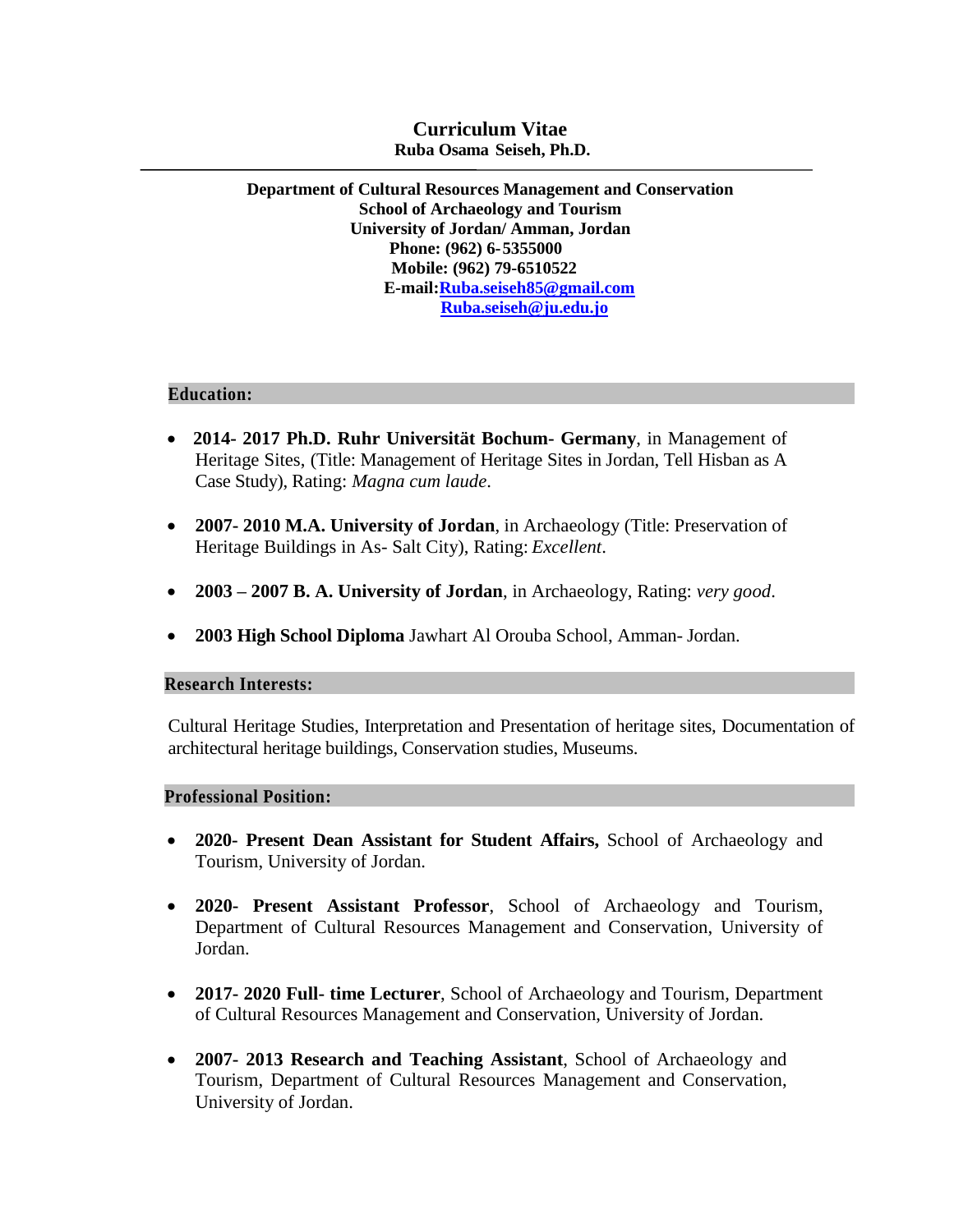# **Field Experience:**

- **2021 Staff member, Muwaqqar Project/ Mosaic restoration**, Jordan, funded by DAAD (German Academic Exchange Service), directed by Prof. Dr. Oliver Pilz and Prof. Dr. Nizar Al-Turshan, University of Jordan.
- **2016 Supervisor, Hisban Excavation Project**, Jordan, directed by Prof. Dr. Øystein LaBianca and Prof. Dr. Bethany Walker, Andrews University and Bonn University.
- **2015 Assistance for MA. Course and research Project "Archaeology and Tourism in Jordan: The Gerasa example"**, funded by DAAD, directed by Prof. Dr. Kuhnen Hans-Peter, Mainz University.
- **2010 Supervisor, Hisban Excavation Project**, Jordan, directed by Prof. Dr. Øystein LaBianca and Prof. Dr. Bethany Walker, Andrews University and Bonn University.
- **2010 Participant, Hugairat Al- Guzlan Excavation Project**, Aqaba-Jordan, funded by DAAD, directed by Prof. Dr. Klaus Schmidt and Prof. Dr. Lutfi Khalil, German Institute of Archaeology and University of Jordan.
- **2008 Participant, Tell Abu es-Suwwan Project**, Jarash- Jordan, directed by Prof. Dr. Maysoon Al-Nahar, University of Jordan field school.
- **2007 Participant, Amman Citadel Development Project**, Amman-Jordan, Department of Antiquities of Jordan.
- **2006 Participant, Tell Abu es-Suwwan Project**, Jarash- Jordan, directed by Prof. Dr. Maysoon Al-Nahar, University of Jordan field school.

# **Grants and Scholarships:**

- **2016 The grant of Ruhr University Research School PLUS, funded by Germany's Excellence Initiative [DFG GSC 98/3]**, for the participation in ICHAJ conference in Amman 2016 and the field study in Tell Hisban-Jordan.
- **2014- 2017 University of Jordan Full Scholarship** for the Ph.D. Degree from Ruhr Universität Bochum- Germany.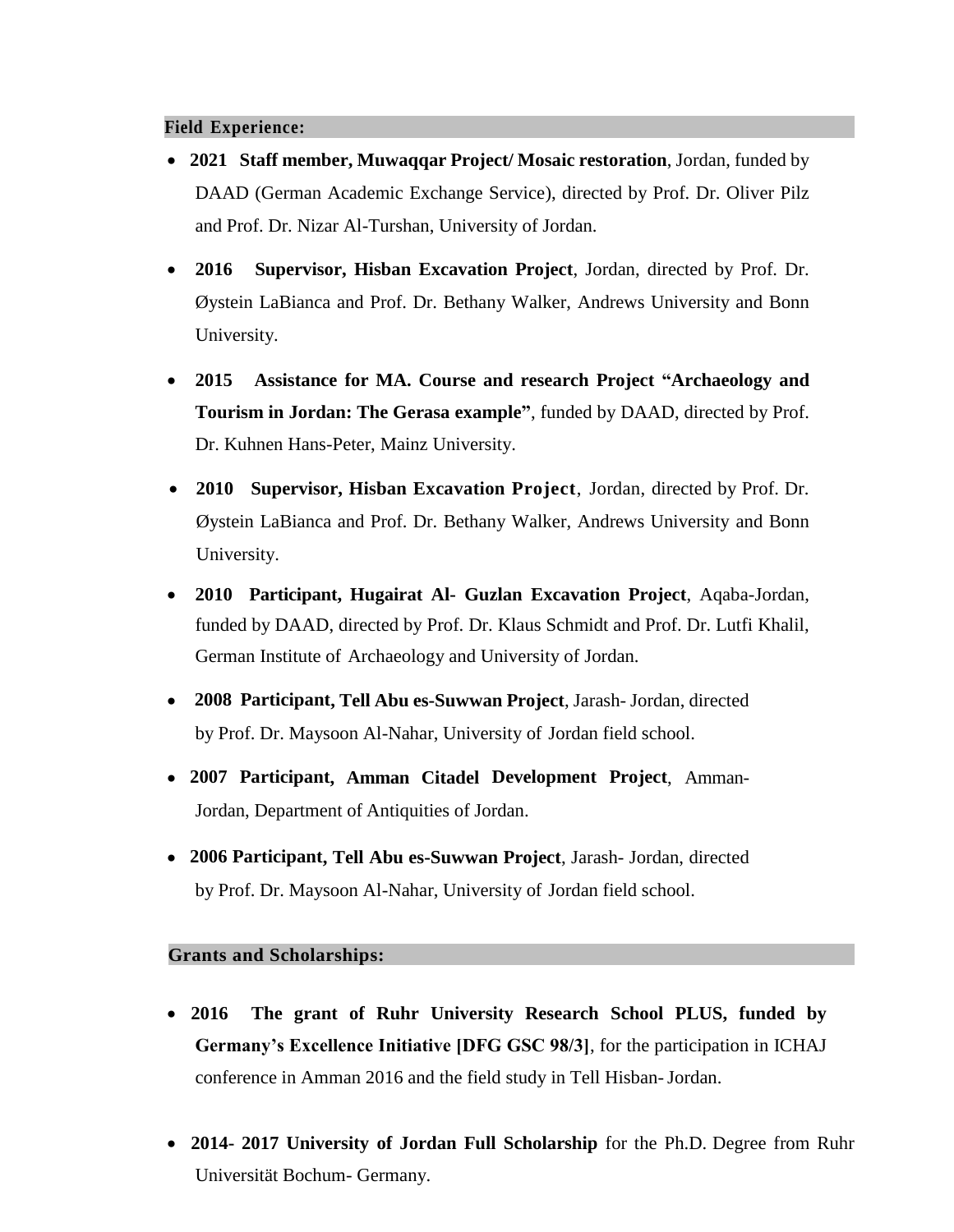- **2010- 2011 American Center of Oriental Research "James A. Sauer Jordanian educational Fellowship**" for the M.A Degree from University of Jordan.
- **2010- 2011 Deanship of Scientific Research of Academic Research- University of Jordan** for the M.A. Degree from University of Jordan.
- **2007- 2010 University of Jordan Full Scholarship** for the M.A. Degree from University of Jordan.

### **Conferences and Workshops:**

- **2021 Member** of the Organizing Committee of the event of **World Museum Day**, School of Archaeology and Tourism, University of Jordan in 18 May 2021.
- $\bullet$
- **2021 Attendance** the **World Heritage Day,** School of Archaeology and Tourism, University of Jordan in 18 April 2021.
- **2018 Attendance** the **third International Conference on Petra and Nabataean Culture,** Petra- Jordan, between 19- 21 June 2018.
- **2018 Attendance** the **Conference of Palestinian issue** under the Patronage of His Highness Prince El- Hassan bin Talal, University of Jordan, in 9 May 2018.
- **2016 Participant** in the **International Conference on the History and Archaeology of Jordan (ICHAJ 13),** Amman- Jordan, between 22- 26 May 2016.
- **2015 Participant** in the **Haltern Conference for presentation of PhD and Master Thesis which are being written at the present in WESTFALIA,** Haltern-Germany, in 10. Nov 2015.
- **2002 Attendance** the Sciences & Technology Conference on Archaeology and its Preservations, Queen Rania Institute for Tourism and Heritage, Hashemite University in Cooperation with UNESCO, Amman- Jordan, in August 2002.

#### **Training Courses:**

- **2021 Preparing the operational plan**, Accreditation and Quality Assurance Center, University of Jordan, in 28 April 2021.
- **2019 Social Communications**, Accreditation and Quality Assurance Center, University of Jordan, in 7 February 2019.
- **2018 Effective Use of PowerPoint in Education and Scientific Research,** Accreditation and Quality Assurance Center, University of Jordan, in 20 December 2018.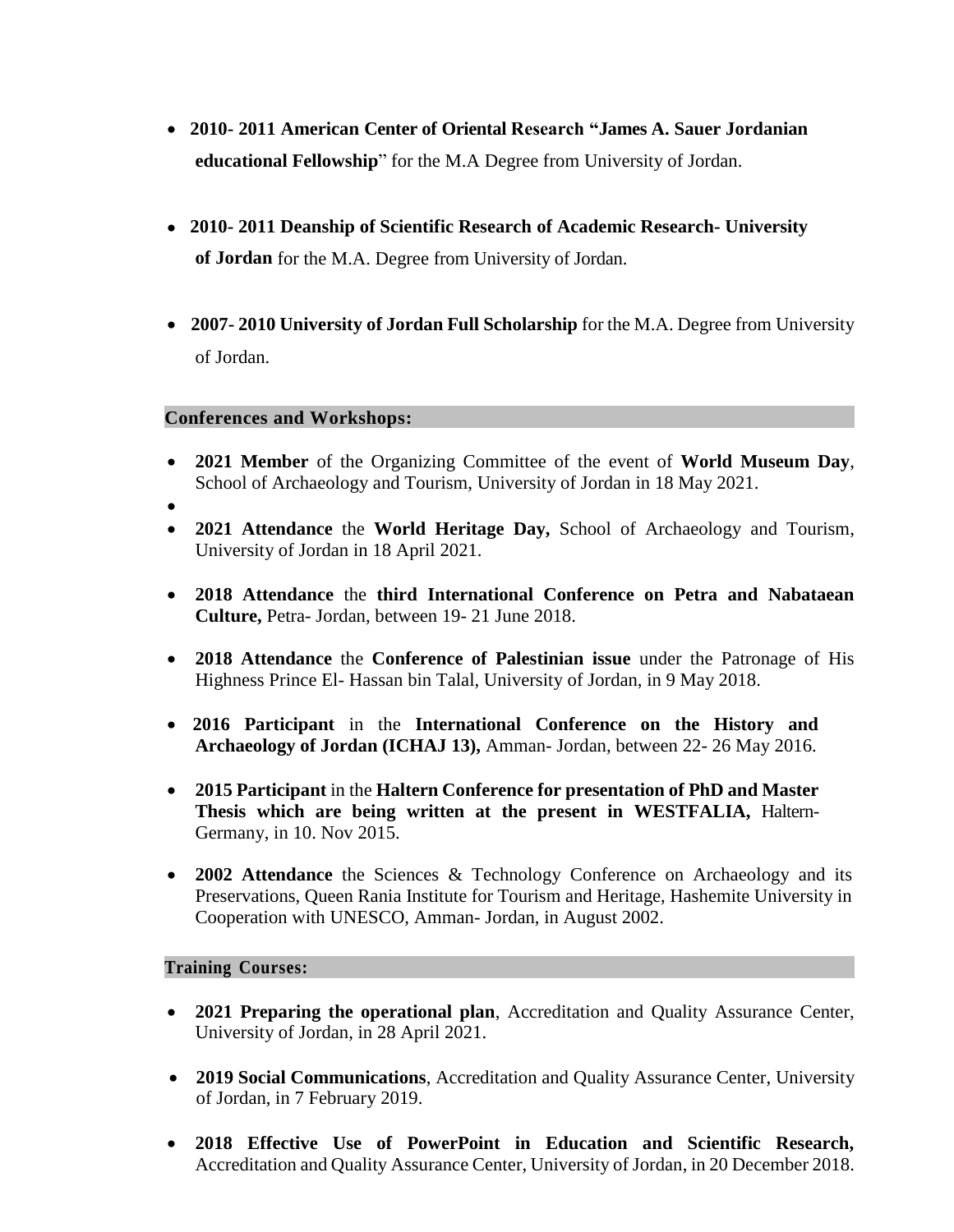- **2018 Problem-based learning,** Accreditation and Quality Assurance Center, University of Jordan, in 30 October 2018.
- **2018 Teaching Critical Thinking Skills,** Accreditation and Quality Assurance Center, University of Jordan, in 23 October 2018.
- **2018 Teaching Calendar and Exams Preparation,** Accreditation and Quality Assurance Center, University of Jordan, in 17 September 2018.
- **2018 University of Jordan Regulations, laws and instructions**, Human Resources Development Center, University of Jordan in 20 May 2018.
- **2018 University of Jordan Code of Ethics**, Human Resources Development Center, University of Jordan, in 31 March 2018.
- **2015 Crash Course in Conservation Management Planning Applied Archaeology, and Documentation of Archaeological and Heritage Sites Using Photogrammetry/ TURATH: Architecture & Urban Design Consultants Offices-**Amman. Jordan, in 23- 25 October 2015.
- **2014 Deutsch Für Studierende aus englischsprachigen Studiengängen (A.2), Zentrum Für Fremdsprachenausbildung (ZFA)** - Ruhr University Bochum, in November 2014.
- **2014 Deutsch Für Studierende aus englischsprachigen Studiengängen (A1.1), Zentrum Für Fremdsprachenausbildung (ZFA)** - Ruhr University Bochum, in July 2014.
- **2012 Jordan Conservation of Cultural Heritage in ERA, Hamdi Mango Center**  for Scientific Research-University of Jordan, in June 2012.
- **2012 Academic IELTS intensive Course, British Council**, Amman-Jordan, in 30 June 2012.
- **2012 Methodologies and Practice of the Digital Encoding of Epigraph text,** Pisa University- Italy, in May 2012.
- **2012 Writing Research Papers for International Publication, Human Resources Development Center, University of Jordan, in March 2012.**
- **2012 Language Club Course of German for beginners Held in the** University of Jordan- Language Club, between 18- 31 January 2012.
- **2011 Educational Plan Design, Human Resources Development Center -** University of Jordan, in September 2011.
- **2011 Design of Teaching Strategies, Human Resources Development Center-**University of Jordan, in September 2011.